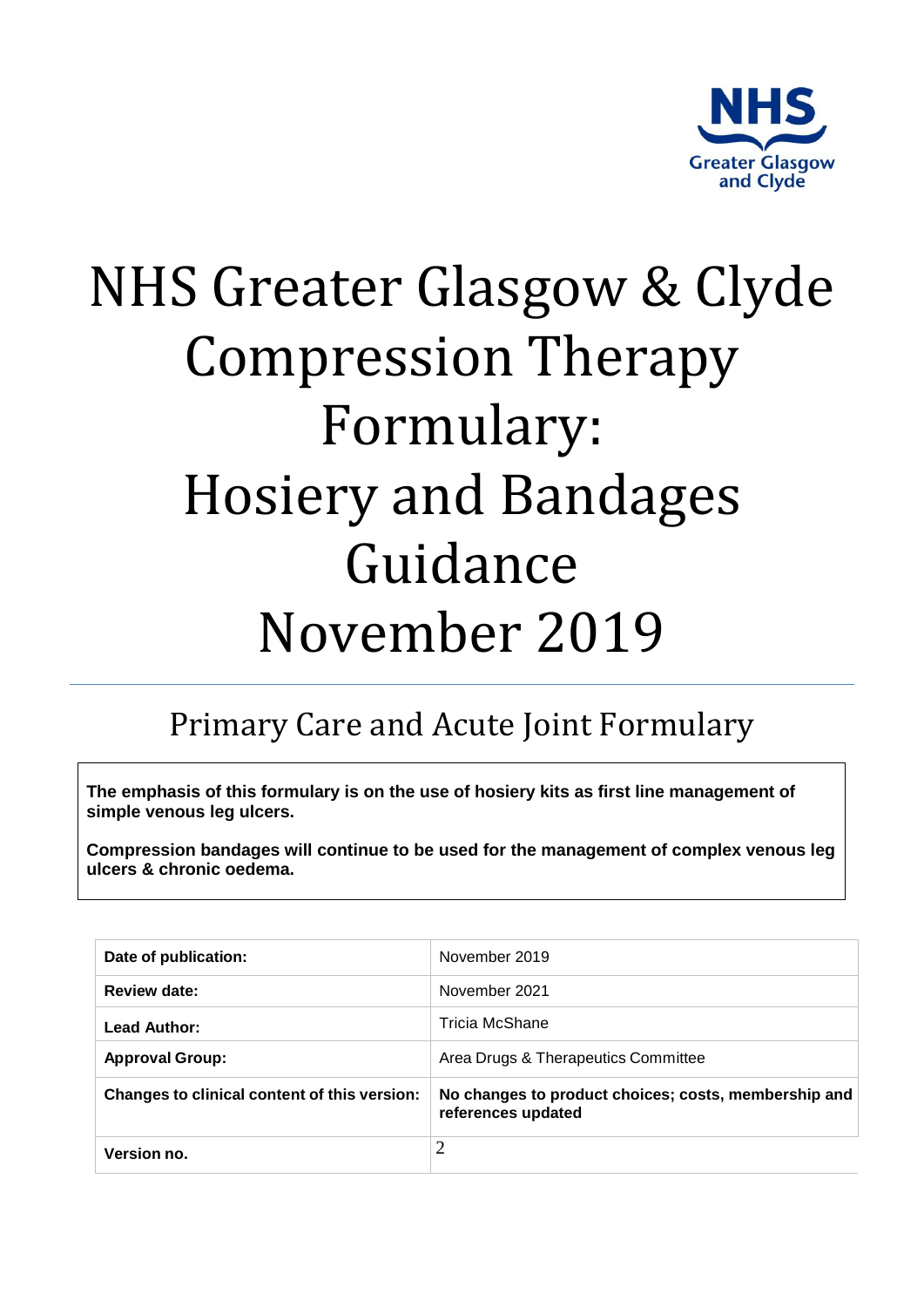#### **Foreword**

This formulary has been developed as a guide to aid Healthcare Professionals (HCP) in selecting the most appropriate products to use in practice for patients, with chronic venous insufficiency (CVI), who requires management of chronic oedema and/or active venous leg ulceration.

It is estimated that patients with diagnosed venous leg ulcers account for 1:170 adults in the UK. (Guest 2015). This does not take into account those in the population who have not been diagnosed and are at risk of ulceration or in remission (healed ulcers/controlled chronic oedema).

CVI is a life-long chronic condition with a significant impact on quality of life as well as considerable impact on health care resources. The cost of prescribing compression bandages and hosiery in NHSScotland is £4m per annum. It is therefore essential that resources are used safely and cost effectively for the benefit of patients.

Compression therapy remains the gold standard in the management of CVI. Ashby et al 2014 demonstrated that for those patients with simple CVI and venous leg ulceration, hosiery kits are as effective in achieving therapeutic levels of compression compared to bandages; and can support self management by the patient (and carer). For this reason the hosiery kits will be considered first line management for simple venous ulceration with the use of compression bandaging for the complex stages of venous ulcers and chronic oedema.

This formulary can support HCP to identifying learning needs for professional development to deliver best practice.

Products are all included on Scottish Drug Tariff. Links: [Part two](http://www.isdscotland.org/Health-Topics/Prescribing-and-Medicines/Scottish-Drug-Tariff/Docs/July-2017/2017-07-SDT-PART-2.pdf) & [Part four](http://www.isdscotland.org/Health-Topics/Prescribing-and-Medicines/Scottish-Drug-Tariff/Docs/June-2017/2017-06-SDT-PART-4.pdf)

Further information:

Vascular home page: [Available HERE](http://www.staffnet.ggc.scot.nhs.uk/Partnerships/Greater%20Glasgow%20and%20Clyde%20Services/Vascular-and-Leg-Ulcer-Services/Pages/VascularandLegUlcerServices.aspx)

NHSGGC prescribing therapeutic formularies: [Available HERE](http://www.ggcprescribing.org.uk/non-medicines-formularies/)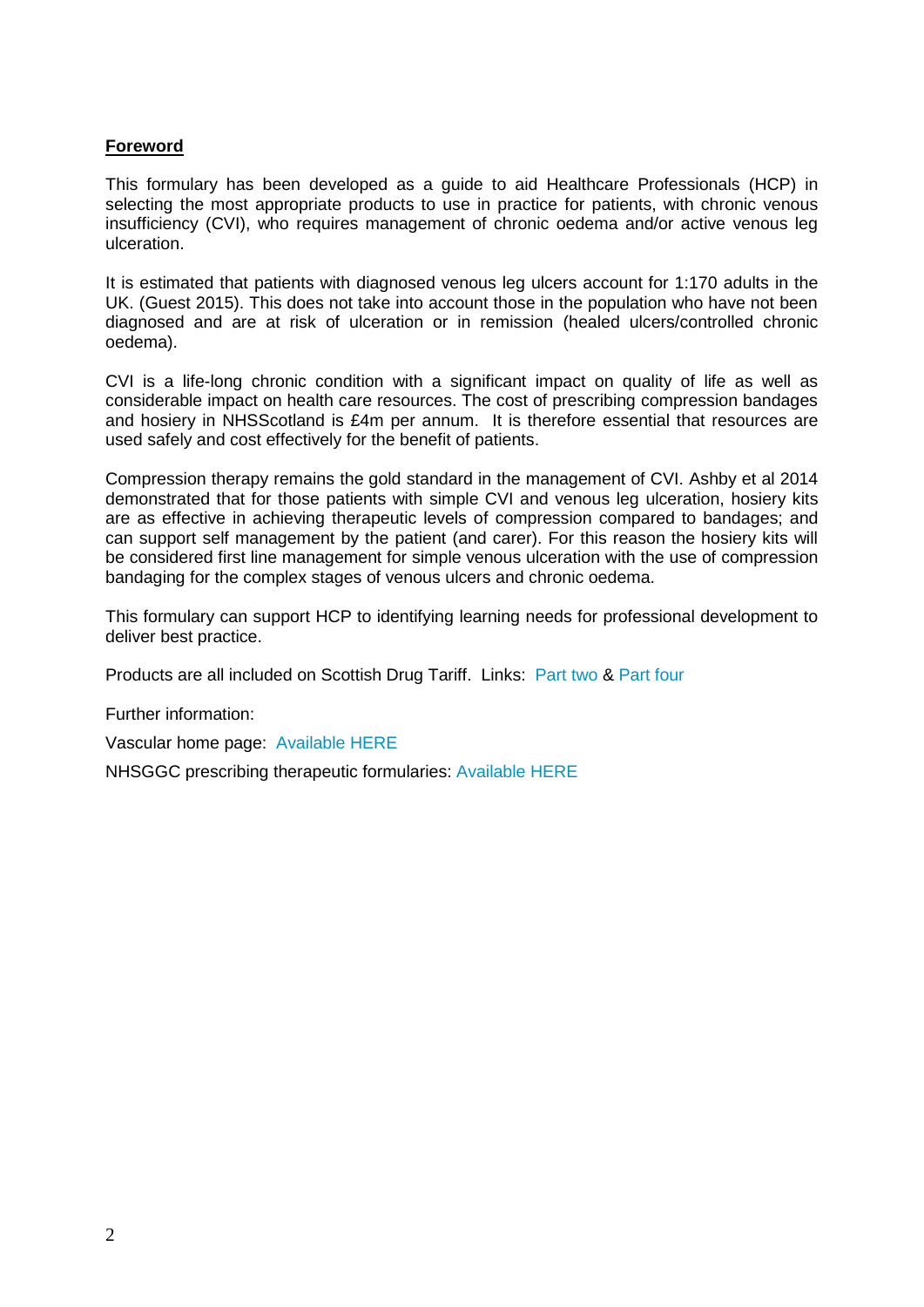The following hosiery and bandage choices are suitable for the management of the **majority** of patients with chronic venous insufficiency and venous leg ulcers. For variances refer to following page.

| <b>HOSIERY CORE PREFERRED CHOICES:</b>                                                                                                                                                                                                                                                                      |                                                                      |                                                |                                                     |
|-------------------------------------------------------------------------------------------------------------------------------------------------------------------------------------------------------------------------------------------------------------------------------------------------------------|----------------------------------------------------------------------|------------------------------------------------|-----------------------------------------------------|
| Aim: prevention of leg ulceration and management of chronic oedema.                                                                                                                                                                                                                                         |                                                                      |                                                |                                                     |
| Suitable for patients in remission to prevent venous leg ulcer recurrence.<br>All hosiery choices are latex free                                                                                                                                                                                            |                                                                      |                                                |                                                     |
| Cost per pair unless otherwise stated                                                                                                                                                                                                                                                                       | <b>Unit size</b>                                                     |                                                | Length                                              |
| <b>Category 1: British Standard Short Stretch Hosiery</b><br>Suitable for prevention of leg ulcers in absence of chronic oedema                                                                                                                                                                             |                                                                      |                                                |                                                     |
| (P) Duomed Soft <sup>®</sup> (Mediven)<br>(Sand coloured)                                                                                                                                                                                                                                                   | Class 2 (18-24 mmHg)<br>Class 3 (25-35 mmHg)                         | S, M, L, XL, XXL Class 1 (14-17 mmHg)<br>£7.58 | Available in below knee<br>and thigh length options |
| <b>Category 2: European/RALStandard Hosiery: Circular Knit</b><br>Suitable in presence of oedema/lymphoedema                                                                                                                                                                                                |                                                                      |                                                |                                                     |
| (P) Mediven Plus <sup>®</sup> (Mediven)                                                                                                                                                                                                                                                                     | Sizes I-VII Stock option                                             |                                                |                                                     |
| (P) Mediven Active <sup>®</sup> (Mediven)                                                                                                                                                                                                                                                                   | Class 1 (18-21 mmHg)<br>Class 2 (23-32 mmHg)                         | £28.53 - £31.83                                | Available in petite,                                |
| (P) Mediven Elegance <sup>®</sup> (Mediven)                                                                                                                                                                                                                                                                 | Class 3 (34-46 mmHg)<br>Made to measure option only                  |                                                | standard and wide calf                              |
| (T) Altiven <sup>®</sup> (Altimed Ltd)                                                                                                                                                                                                                                                                      | Class 1 (18-21 mmHg)<br>Class 2 (23-32 mmHg)<br>Class 3 (34-46 mmHg) | £21.78                                         | options                                             |
| <b>Category 3: Hosiery Kit: British Standard.</b><br>Suitable to treat "Simple" venous leg ulcers, in absence of oedema. Contain two liners and compression<br><b>stocking</b>                                                                                                                              |                                                                      |                                                |                                                     |
| (P) Altipress 40 <sup>®</sup> (Altimed Ltd) Kit                                                                                                                                                                                                                                                             | S, M, L, XL, XXL kit                                                 | £14.50                                         | short, regular, long options                        |
| <b>Category 4: Hosiery KIT: European Standard</b><br>Suitable to treat "Simple" leg ulcers and oedema and misshapen limb                                                                                                                                                                                    |                                                                      |                                                |                                                     |
| Actilymph <sup>®</sup> (Lohmann & Rauscher (L&R))                                                                                                                                                                                                                                                           | $40$ mmHg<br>kit                                                     | £29.97                                         | Standard length only                                |
| <b>COMPRESSION BANDAGES CORE PREFERRED CHOICES:</b><br>Aim: prevention and management of leg ulceration and uncontrolled chronic oedema, in misshapen limbs,<br>when hosiery not appropriate.<br>All options are latex free * contains latex within bandage, with minimal risk of direct contact with skin. |                                                                      |                                                |                                                     |
| <b>Category 1: Short Stretch Inelastic Bandages</b><br>Suitable for management of chronic oedema and treatment for venous leg ulcer Provides 40mmHg at ankle                                                                                                                                                |                                                                      |                                                |                                                     |
| (P) Actico <sup>®</sup> (L & R) cohesive bandage*<br>(requires Ksoft liner)                                                                                                                                                                                                                                 | $10cm \times 6m$<br>£3.38                                            | 12cm x6m                                       | £3.34                                               |
| (T) Actico 2C Kit (L & R)short stretch<br>inelastic -no liner required                                                                                                                                                                                                                                      | 10 $cm \times 6m$<br>£8.03                                           | 10cm x 6m and 10cm x 9m                        | £9.04                                               |
| <b>Category 2: Multi-layer Elastic/Inelastic Kits</b><br>Aim: Management of chronic oedema and treatment for venous leg ulcer<br><b>Provides 40mmHg at the ankle</b>                                                                                                                                        |                                                                      |                                                |                                                     |
| (P) Coban2 <sup>®</sup> (3M) cohesive kit**<br>(includes comfort layer bandage)                                                                                                                                                                                                                             | $10cm \times 6m$                                                     |                                                | £8.24                                               |
| Bandage Category 3: Two-layer reduced Elastic/Inelastic Bandage Kits*<br><b>Provides 20mmHg at the ankle</b><br>Suitable for patients who cannot tolerate full compression due to pain or underlying aetiology                                                                                              |                                                                      |                                                |                                                     |
| (T)Coban2 Lite <sup>®</sup> (3M)**<br>includes comfort layer bandage                                                                                                                                                                                                                                        | 10cm x 6m                                                            |                                                | £8.24                                               |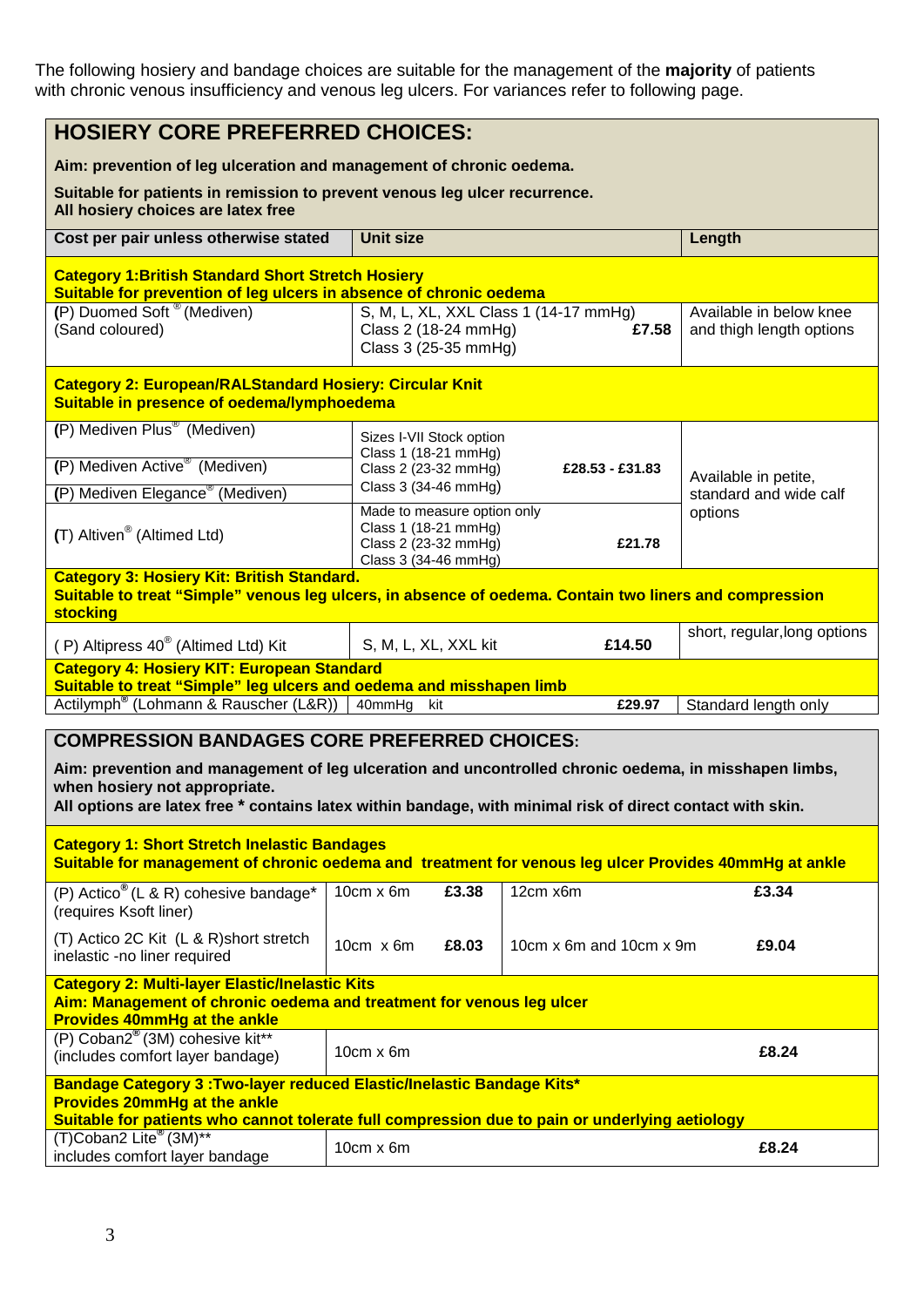#### **HOSIERY VARIANCES**

**Category 1: British Standard Hosiery Kit Liner Packs. Each liner provides 10mmHg at the ankle. Supplied in packs of three.** 

#### **Altipress (Altimed Ltd) sizes S,M,L,XL,XXL Pack of 3 liners £11.46 per pack Available in Short, Regular and Long Lengths**

Aim: to provide reduced compression in following circumstances:

- 1. One liner can be used to deliver 10mmHg for patients who are waiting for full assessment and ABPI Doppler to exclude arterial disease
- 2. Patients who cannot tolerate compression due to pain or other issues
- 3. Patients who are unable to tolerate compression but may have liner layers added over time to build up compression to therapeutic levels

Exclusion: Do not use with patients who have gross oedema, diabetes, signs of ischaemia or in your clinical judgement are not suitable.

#### **MADE TO MEASURE CUSTOMISED HOSIERY**

Aim: to provide therapeutic levels of compression for patients with misshapen, oedematous limbs whose measurements **Do not** conform to standard hosiery. **Unit size.** Length

**Category 3: European/RAL Standard Hosiery: Flat Knit Class 1 – 3. Suitable in presence of oedema/lymphoedema and misshapen limb**

| (T) Mediven Mondi <sup>®</sup> (Mediven) Latex free | Class 1 (18-21mmHg)<br>Class 2 (23 - 32mm Hg)<br>Class 3 (34-46mmHg) | £33.92<br>£35.52<br>£39.80 |
|-----------------------------------------------------|----------------------------------------------------------------------|----------------------------|
| Jobst Elvarex Custom® (BSN Medical) Contains latex  | Class $1(18-21mmHg)$<br>Class 2: (23-32mmHg)<br>Class 3: (34-46mmHg) | £33.05<br>£36.70<br>£39.98 |
| Jobst Elvarex Soft Custom® (BSN Medical) Latex free | Class $1(18-21mmHg)$<br>Class 2: (23-32mmHg)<br>Class 3: (34-46mmHg) | £22.80<br>£35.98<br>£38.45 |

| <b>BANDAGE VARIANCES</b>                                                                                                                                                              |                           |       |  |
|---------------------------------------------------------------------------------------------------------------------------------------------------------------------------------------|---------------------------|-------|--|
| <b>Multi- layer 1:</b> Sub compression wadding suitable for skin contact layer to protect skin and shape – suitable for<br>patients who are awaiting pre assessment including Doppler |                           |       |  |
| $(P)$ KSoft <sup>®</sup> (Urgo)                                                                                                                                                       | 10cm $x$ 3.5 m 10 $x$ 4.5 | £0.46 |  |
| Multi-layer 2: Light support bandage (Type 2) suitable for use pre ABPI or for patients who do not tolerate<br>compression.                                                           |                           |       |  |
| $\sqrt{(P)KLite^{\otimes} (Urgo)}$                                                                                                                                                    | 10 $cm \times 3.5$ m      | £1.02 |  |

#### **REDUCED COMPRESSION BANDAGE suitable for patients with mixed aetiology ulcers**

#### **(T) Potential variance:**

Class 3A and 3B may be a recommendation from acute vascular to provide reduced compression in

management of at risk limb or mixed aetiology ulcer patient group:

| $\bullet$ 3A- spiral equates with                             | 13 mmHg - Profore 3 (S&N) | £3.92 |
|---------------------------------------------------------------|---------------------------|-------|
| • 3A figure of 8 equates with 17 mmHg Profore 3 (S&N)         |                           | £3.92 |
| • 3B in spiral equates with $23 \text{ mmHg}$ Profore 4 (S&N) |                           | £3.67 |

Discuss with Heatlhcare Professional initiating therapy or relevant clinical nurse specialist to ensure safe effective patient care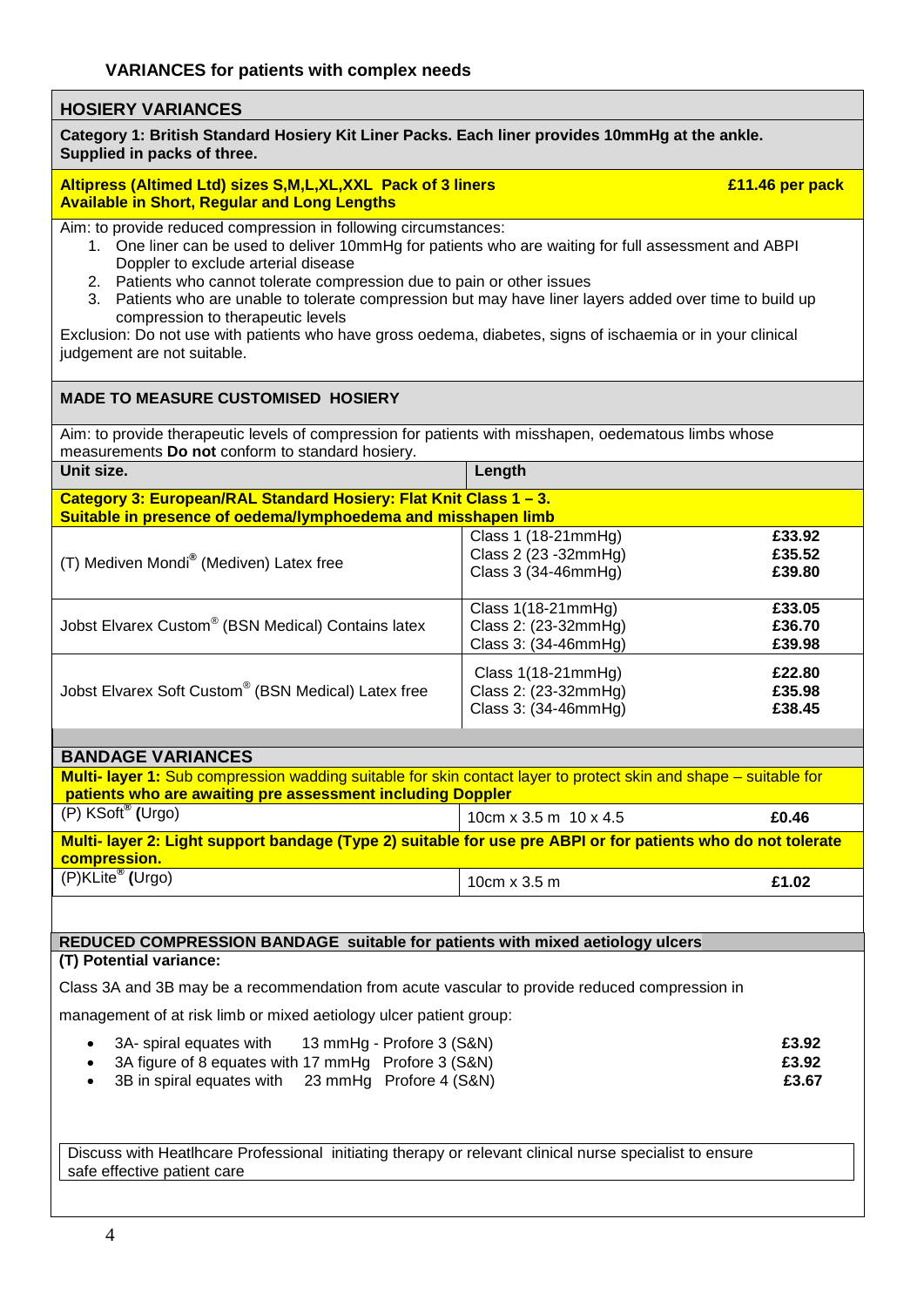| <b>MEDICATED BANDAGES</b>                                                              |                      |       |
|----------------------------------------------------------------------------------------|----------------------|-------|
| Suitable for patients with dermatological skin conditions:                             |                      |       |
| <b>Paste Bandages</b>                                                                  |                      |       |
| Ichthopaste <sup>®</sup> (Smith and Nephew) Zinc oxide paste and ichthammol<br>bandage | $7.5$ cm $\times$ 6m | £3.74 |
| Viscopaste (Smith and Nephew) cotton fabric medicated bandage with zinc<br>oxide       | $7.5$ cm $\times$ 6m | £3.78 |
| Zip Zoc <sup>®</sup> (Smith and Nephew)                                                | 14 x 82 cm           | £3.47 |

| <b>ACCESSORIES</b>                                                        |          |        |
|---------------------------------------------------------------------------|----------|--------|
| <b>Hosiery Application Aid: suitable for patients with poor dexterity</b> |          |        |
| Actiglide <sup>®</sup> (Activa)                                           | one size | £14.62 |
| <b>Foot Butler</b>                                                        |          | £8.00  |

| Waterproof protector to allow showering without removal of compression bandages |                |        |
|---------------------------------------------------------------------------------|----------------|--------|
| Seal Tight® - (Autono-Med Ltd)                                                  | Short length   | £10.50 |
| Adult (Knee length)                                                             | Wide short leg |        |

## **EXCLUSION CRITERIA**

To be used in conjunction with clinical judgment

- Arterial disease (ischaemia) according to vascular assessment
- Current acute inflammatory episode
- Acute deep vein thrombosis
- Patients with diabetes or rheumatoid arthritis unless after specialist referral and under supervision, due to risk of microvascular disease
- Uncontrolled congestive heart failure, as compression could lead to cardiac overload
- Sensory disorders of the limb i.e. peripheral neuropathy unless after specialist advice (caution)
- Known sensitivity to the fabric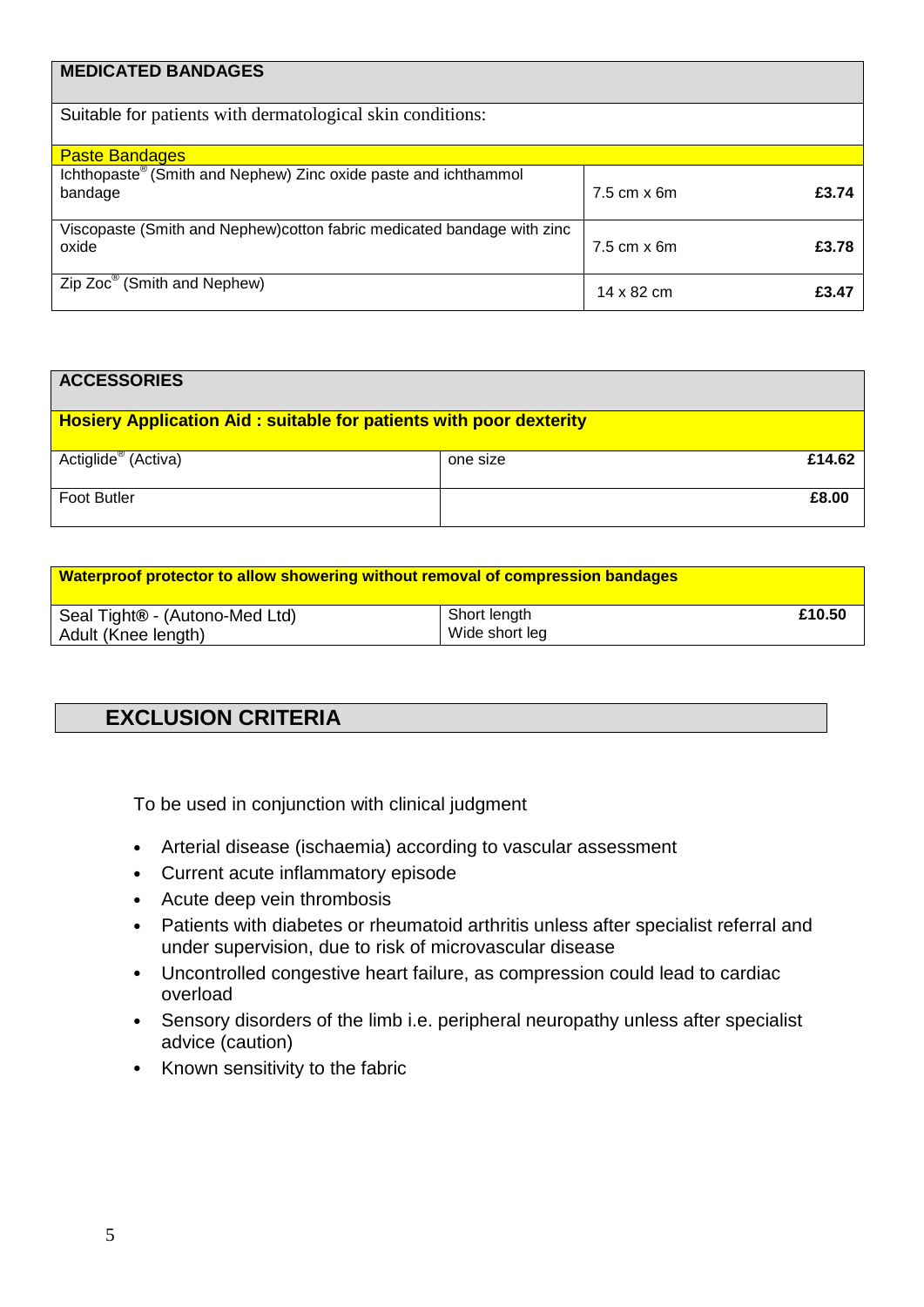**Leg Ulcer Treatment Algorithm© courtesy of Atkins and Tickle, with permission provided to produce with minor amendments.**

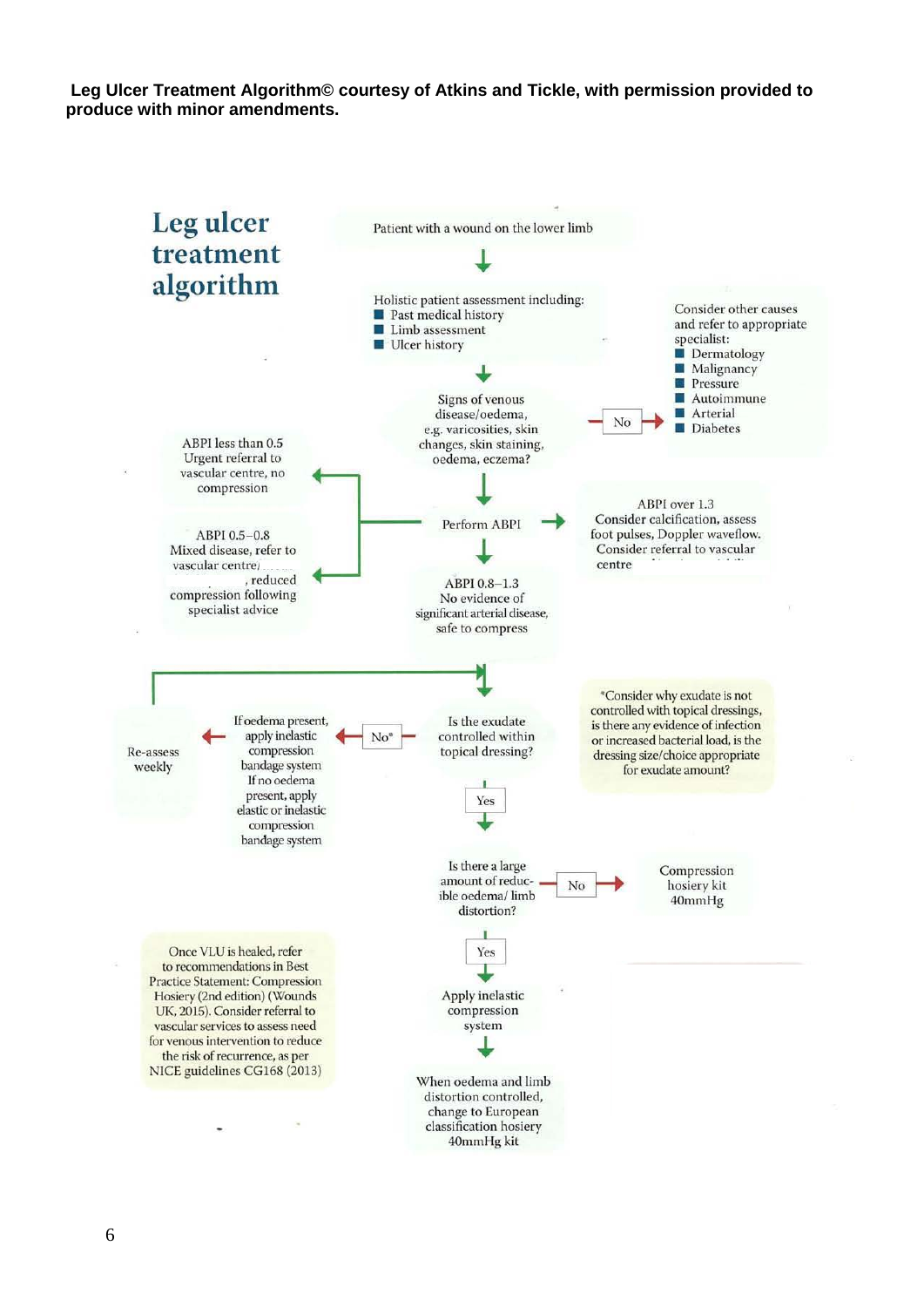## **1. ACCOUNTABILITY AND RESPONSIBILITY/SCOPE OF PRACTICE**

It is important to "**Define what good practice looks like** and **address variations** against it, standardising care processes where appropriate" [\(](http://www.ggcprescribing.org.uk/blog/ensure-safe-and-appropriate-use-antibiotics/)Kings Fund, 2015).

Compression therapy is the gold standard for prevention and treatment of chronic venous insufficiency and venous leg ulcers. **Hosiery Kits** are considered first line management for Simple Venous Leg Ulcers.

Compression bandages will continue to be used for complex leg ulcers and management of chronic oedema.

Compression therapy should only be applied by those HCPs competent to do so, providing the most appropriate treatment which will deliver safe, effective, efficient, equitable and timely person centred care. HCPs that prescribe, or are influencing prescribing decisions on choice of products, should ensure that reasonable volumes are prescribed to reduce waste, minimise variations in practice and promote best practice. This should also facilitate positive patient engagement.

HCPs should ensure that competencies, in the management of patients with CVI and non medical prescribing are included in their PDP.

Patients who are managed with compression therapy (hosiery and bandages) should have regular ongoing assessment to ensure arterial status has not worsened. Reassessment should take place around 3, 6 or 12 monthly intervals dependent on initial and ongoing therapy outcomes. (NICE 2013)

To ensure clear and comprehensive management plan assessment and ongoing care should be documented in NHS GGC CNIS and ICP leg ulcer pathway.

If there is absence of ulcer progression or signs of deterioration; vascular or specialist intervention may be considered appropriate.

Detailed discussion on the aetiology and pathophysiology of CVI is out with the scope of this Formulary. However, some general guidance has been provided on assessment of patient to support best practice, Refer to bibliography at the end and link to vascular and leg ulcer services

[Available HERE](http://www.staffnet.ggc.scot.nhs.uk/Partnerships/Greater%20Glasgow%20and%20Clyde%20Services/Vascular-and-Leg-Ulcer-Services/Pages/VascularandLegUlcerServices.aspx)

## **2. PATIENT ASSESSMENT**

#### **Prior to initiation of compression therapy a full holistic assessment must be undertaken. Including ABPI Doppler.**

"There is now strong evidence which shows that where individual patients are actively involved in their care, outcomes improve"" (DoH, 2011)

- Process summarised in Leg Ulcer Treatment Algorithm
- Differentiate if venous ulcer is "Simple" or "Complex (Table One)
- Venous leg ulcers and chronic oedema have a significant impact on patients' quality of life and mutually beneficial partnerships between patients, their families and those delivering care will support positive patient outcomes. (Table Two).
- Take into account comorbidity and ulcer related factors which may be barriers to healing (Table Three)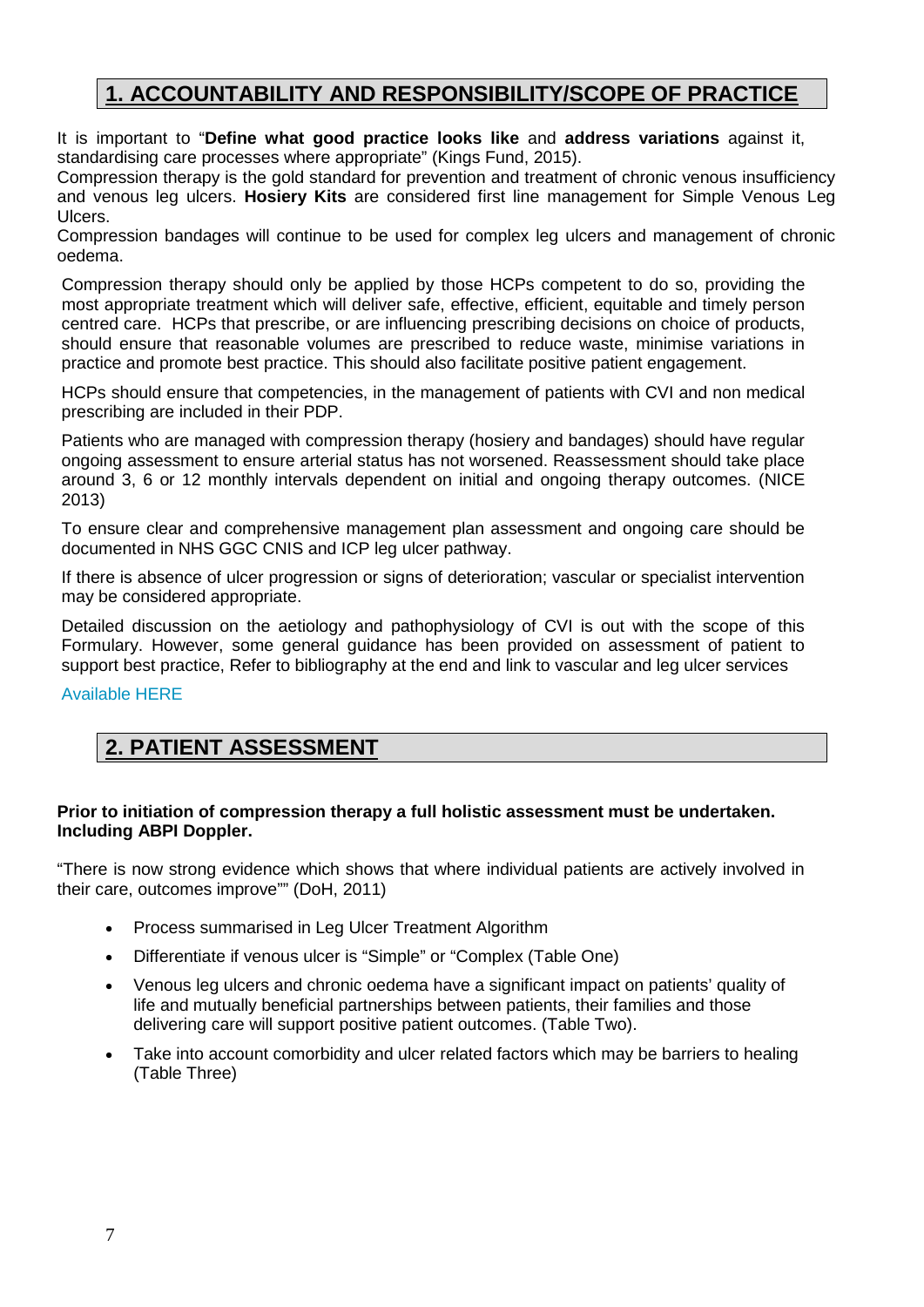#### **Table One: Differentiate if venous ulcer is "Simple" or "Complex"**

Nb this is not an exhaustive list and should be used as a guide together with clinical judgment

| "Simple" venous leg ulcer      | "Complex" venous leg ulcers                               |
|--------------------------------|-----------------------------------------------------------|
| ABPI 0.8-1.3                   | ABPI outside of $0.8 - 1.3$ range                         |
| Area $<$ 100 $cm2$             | Area greater than 100cm <sup>2</sup>                      |
| Present for less than 6 months | Present for greater than 6 months                         |
|                                | Co morbidities e.g. diabetes, renal, rheumatoid disease   |
|                                | Cardiac failure (controlled or uncontrolled)              |
|                                | Current infection/history or recurrent infections         |
|                                | Wound has failed to reduce in size by 20-30% at 4-6 weeks |
|                                | Fixed ankle or reduced range of motion                    |
|                                | Foot deformity                                            |
|                                | Unmanaged pain                                            |
|                                | History of non engagement with treatment                  |

#### **Table Two: Expectations and promoting patient centred engagement**

Assessment : inform the patient that: A full leg ulcer assessment will be carried out including investigation of ABPI to confirm if compression treatment is appropriate. Routine swabbing of leg ulcers is not recommended They should make known if they are aware of any allergies, to inform treatment option **Treatment** To optimise patient engagement Compression therapy is the single most important treatment for a leg ulcer and management of CVI, resolution of chronic oedema and healing ulcers is the aim of the treatment; thereafter the patient will be in remission and to prevent ulcer recurrence and control oedema, which will require lifelong use of hosiery and patient commitment Discuss with patient that a hosiery kit is the first line treatment for non complex situations and bandages will only be used during complex management phase; thereafter hosiery kits will be considered. If required application aids can be considered for those patients with poor dexterity who find hosiery difficult to apply Explain that self management with hosiery kit will involve removal of top layer overnight and replace again in morning. For showering purposes all layers can be removed and reapplied. If bandages are used seal tight covers may be used to allow showering between bandage changes Compression bandages require at least weekly changes unless condition dictates otherwise. Wound dressings should be simple contact layer which protect ulcer under hosiery kit or bandages Oral antibiotics are only needed very occasionally e.g. Spreading cellulitis, infection. Further investigation Discuss the following with the patient: Pain scores and analgesia as indicated If condition fails to progress, specialist referral (i.e. vascular or dermatology) may be indicated Ongoing and regular holistic reassessment is required. ABPI may be repeated if ulcer fails to progress after 12 weeks of compression therapy. Discuss with the patient the importance of self care Exercise Regular ankle/calf exercises Elevation of legs at rest Exploring sleeping pattern and encourage bed rest at night Importance of hydration and healthy diet Maintaining skin hydration using simple emollients e.g. Zerobase,50:50 Skin should be washed with potable water to remove emollient prior to further application. Debridement wipes/pads should not be used for social hygiene to remove build up of emollients. Use is for wound bed debridement and hyperkeratosis exfoliation

Provide patient with patient information leaflet or direct to relevant patient self help sites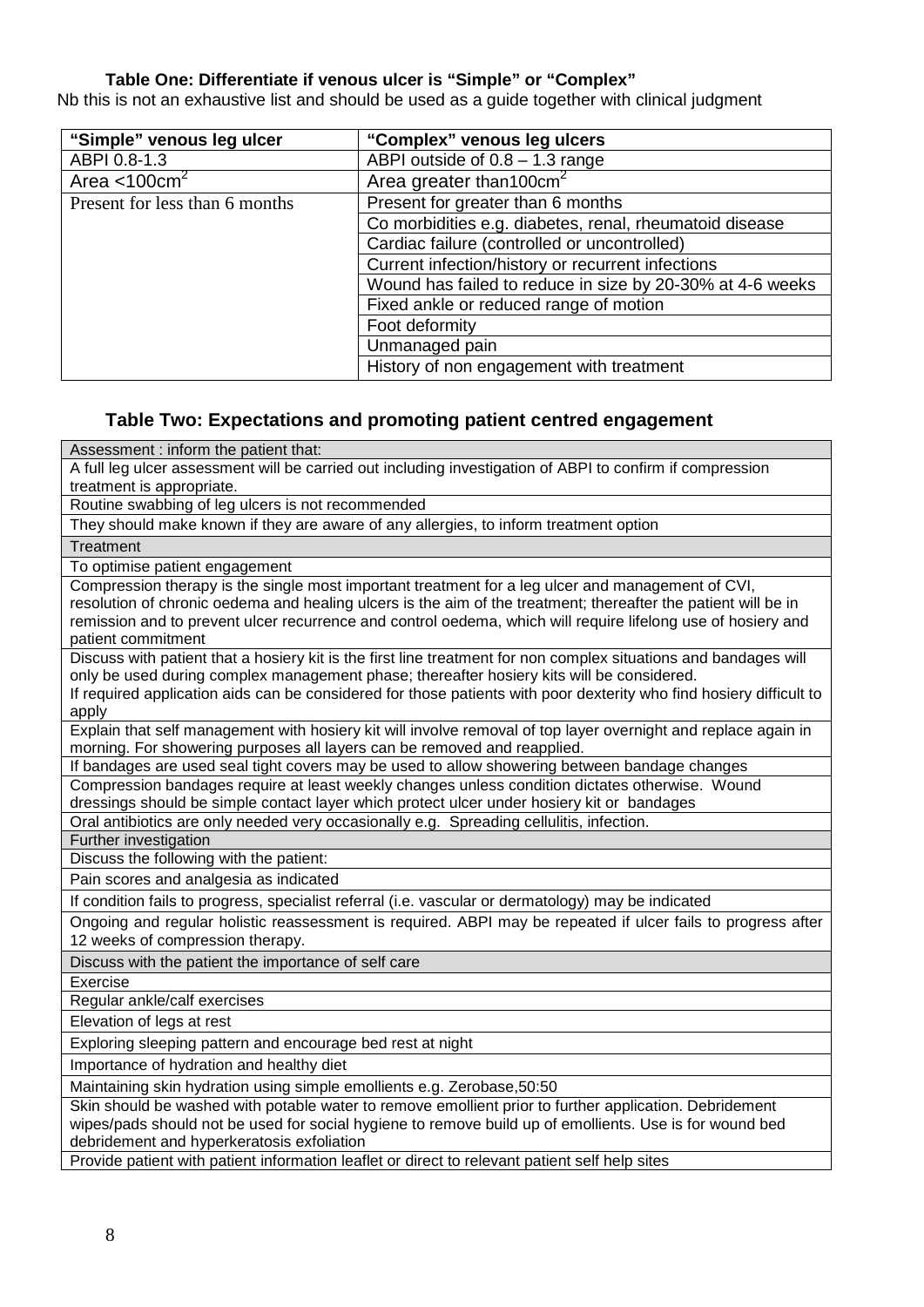#### **Table Three: comorbidity and ulcer related factors which may be barriers to healing**

Nb this is not an exhaustive list and should be used as a guide together with clinical judgment

| <b>Checklist for leg assessment</b>                                                                                                                                   | <b>TIMES checklist for venous ulcer assessment</b>                                                                                                                                                                                                                                                                                                                                                             |
|-----------------------------------------------------------------------------------------------------------------------------------------------------------------------|----------------------------------------------------------------------------------------------------------------------------------------------------------------------------------------------------------------------------------------------------------------------------------------------------------------------------------------------------------------------------------------------------------------|
| Limb related factors:<br>Presence and distribution of<br>$\bullet$<br>oedema; (oedema is likely to<br>become non-pitting with chronicity                              | Tissue -non viable or deficient – assess tissue quality,<br>slough and any necrosis (necrotic tissue is not expected<br>with simple VLU). Compression therapy should promote<br>improved perfusion at wound bed and resolution of moist<br>slough.                                                                                                                                                             |
| due to development of fibrotic<br>tissue)<br>Limb size and shape (reduction in<br>$\bullet$<br>loss of calf muscle, misshapen<br>limb)                                | Infection or inflammation - colonisation is common in VLUs;<br>the longer a wound is in existence the greater the likelihood<br>of biofilm production. Compression therapy will improve<br>venous return, reduce risk of biofilm formation and need for<br>topical antimicrobial dressings.                                                                                                                    |
| Mobility and/or ankle movement<br>$\bullet$<br>(reduces venous return and<br>increases risk of chronic oedema<br>and development of signs of<br>venous insufficiency) | Moisture imbalance $-$ any exudate should be assessed in<br>terms of colour and viscosity as well as volume (greater<br>viscosity and discolouration greater chance of biofilm or<br>chronicity factors). Excess exudate due to CVI should be<br>improved with compression therapy                                                                                                                             |
| Vascular related factors:<br>Vascular history<br>$\bullet$<br>Signs of arterial insufficiency<br>$\bullet$                                                            | Edge of wound $-$ assess for signs of overgranulation due to<br>increased moisture at wound bed which should improve with<br>compression therapy, encrusted debris, should improve with<br>skin hygiene.                                                                                                                                                                                                       |
| Erythaema, pallor and/or<br>$\bullet$<br>cyanosis, reduced skin<br>temperature                                                                                        | Rolled edges and possible malignancy require referral for<br>specialist advice.                                                                                                                                                                                                                                                                                                                                |
| Signs of venous insufficiency -<br>$\bullet$<br>e.g. oedema, ankle flare,<br>hyperpigmentation,<br>lipodermatosclerosis, atrophe<br>blanche, varicose eczema          | <b>Surrounding skin – ensure patient hygiene issues are</b><br>addressed.<br>When venous leg ulcer present choose primary dressing<br>which manages exudate and does not retain chronic wound<br>fluid on surrounding skin, which can result in excoriation,<br>moisture-associated dermatitis or odour.<br>Best practice is to use a simple contact layer dressing on<br>ulcers e.g. silicone NA or Atrauman. |
|                                                                                                                                                                       | If exudate is excessive consider the addition of a low profile<br>super absorbent dressing under compression layer e.g.<br>Kliniderm super absorbent dressing.                                                                                                                                                                                                                                                 |
|                                                                                                                                                                       | NB additional absorbent pads/dressings, beneath<br>compression bandages, will alter the shape of the limb and<br>affect level of compression.                                                                                                                                                                                                                                                                  |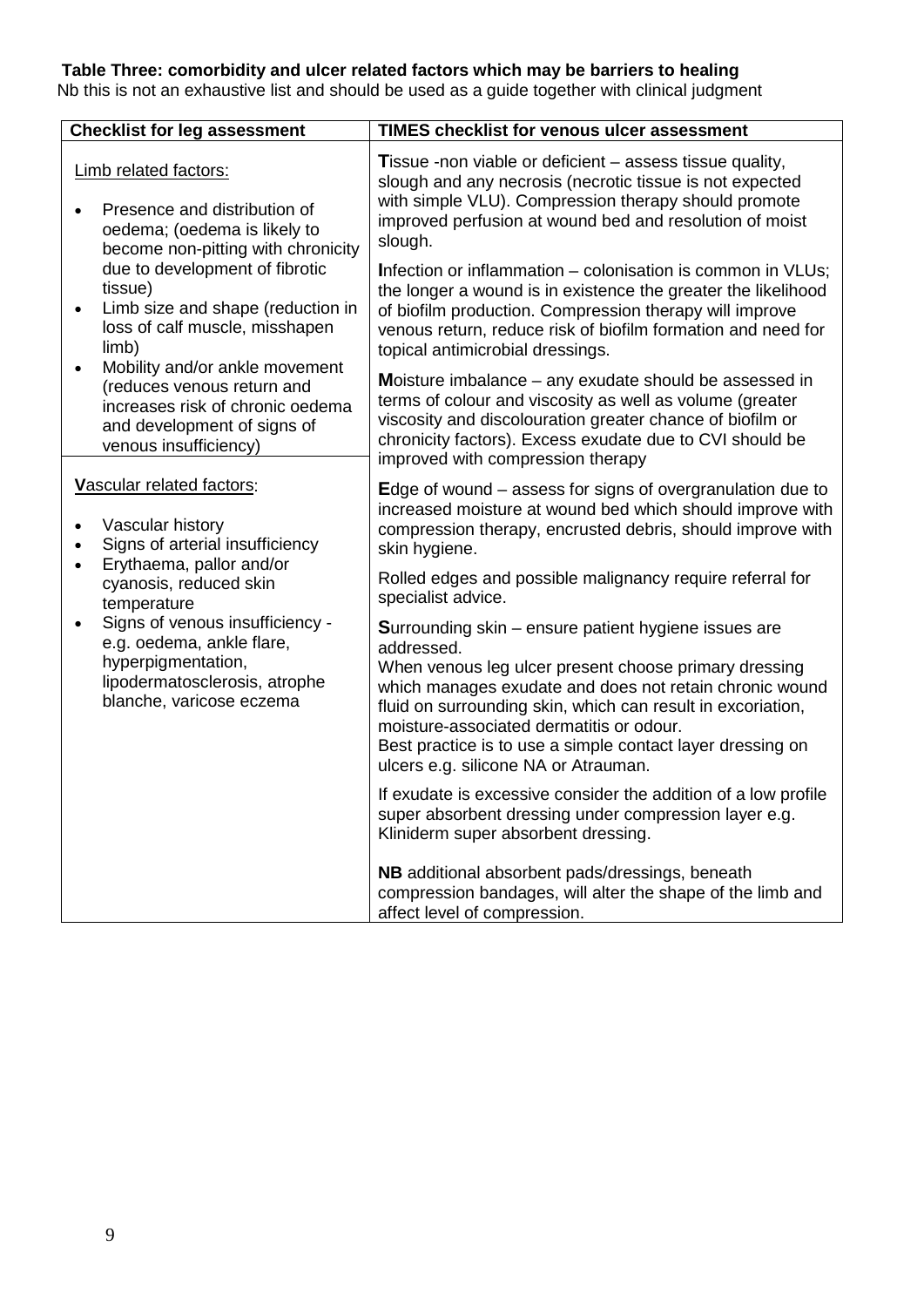## **3. ENSURING APPROPRIATE CHOICE OF HOSIERY KIT /BANDAGES**

Explore and discuss with patient whether hosiery or bandages would be the most appropriate treatment option (Table four)

For those patients who are not suitable for hosiery kit and commenced on compression bandaging: Reassess on a regular basis and switch to hosiery kit once oedema and wound exudate is controlled

| <b>Compression</b>                                                                  | <b>Benefits</b>                                                                                                                                                                                                                                                                                                                                                                                                                                                                                                                                                                                                                                                                                       | <b>Limitations</b>                                                                                                                                                                                                                                                                                                                                                                                                                                                                                  |
|-------------------------------------------------------------------------------------|-------------------------------------------------------------------------------------------------------------------------------------------------------------------------------------------------------------------------------------------------------------------------------------------------------------------------------------------------------------------------------------------------------------------------------------------------------------------------------------------------------------------------------------------------------------------------------------------------------------------------------------------------------------------------------------------------------|-----------------------------------------------------------------------------------------------------------------------------------------------------------------------------------------------------------------------------------------------------------------------------------------------------------------------------------------------------------------------------------------------------------------------------------------------------------------------------------------------------|
| system                                                                              |                                                                                                                                                                                                                                                                                                                                                                                                                                                                                                                                                                                                                                                                                                       |                                                                                                                                                                                                                                                                                                                                                                                                                                                                                                     |
| <b>Compression</b><br>hosiery kit<br>(first line<br>treatment<br>where<br>possible) | Healing rates of ulcers are<br>$\bullet$<br>comparable to compression bandages<br>(Ashby et al, 2014)<br>Delivers known and consistent<br>$\bullet$<br>compression levels, including foot<br>Allows for patient self-care<br>Facilitates support by carer<br>$\bullet$<br>Low profile, discreet<br>$\bullet$<br>Allows footwear to be worn<br>$\bullet$<br>General improvement in skin<br>$\bullet$<br>condition if patients can<br>remove/reapply and carry out social<br>hygiene<br>Can be cost effective (washable)<br>$\bullet$<br>compared to multi layered bandages<br>Reduced clinic time in terms of<br>duration and number of visits,<br>particularly if patient is involved in self<br>care | Not suitable for misshapen limb<br>$\bullet$<br>Not suitable for uncontrolled oedema or<br>$\bullet$<br>rapidly decreasing limb size (may be used<br>$\bullet$<br>once oedema is controlled)                                                                                                                                                                                                                                                                                                        |
| <b>Compression</b><br>bandages                                                      | Conformable<br>$\bullet$<br>Suitable for most limb shapes/sizes<br>$\bullet$<br>Inelastic compression bandages can<br>$\bullet$<br>facilitates volume reduction/limb<br>reshaping<br>High-stiffness systems (e.g. inelastic<br>$\bullet$<br>bandages) produce the greatest<br>improvement in venous blood flow<br>(Harding et al 2105)<br>Elastic component systems<br>$\bullet$<br>incorporate useful sub-bandage<br>pressure level guides.                                                                                                                                                                                                                                                          | Therapeutic compression levels rely on<br>$\bullet$<br>higher levels of skill to apply effectively<br>compared to hosiery<br>Patient relies on HCP to carry out<br>$\bullet$<br>procedure<br>Does not facilitate self care<br>$\bullet$<br>Can be bulky – may restrict use of footwear<br>$\bullet$<br>Can feel hot and uncomfortable<br>$\bullet$<br>Impact on patient quality of life with need for<br>$\bullet$<br>regular visits or clinic appointments and<br>restriction on work/holidays etc |

#### **Table 4: Benefits and limitations of compression bandages and hosiery**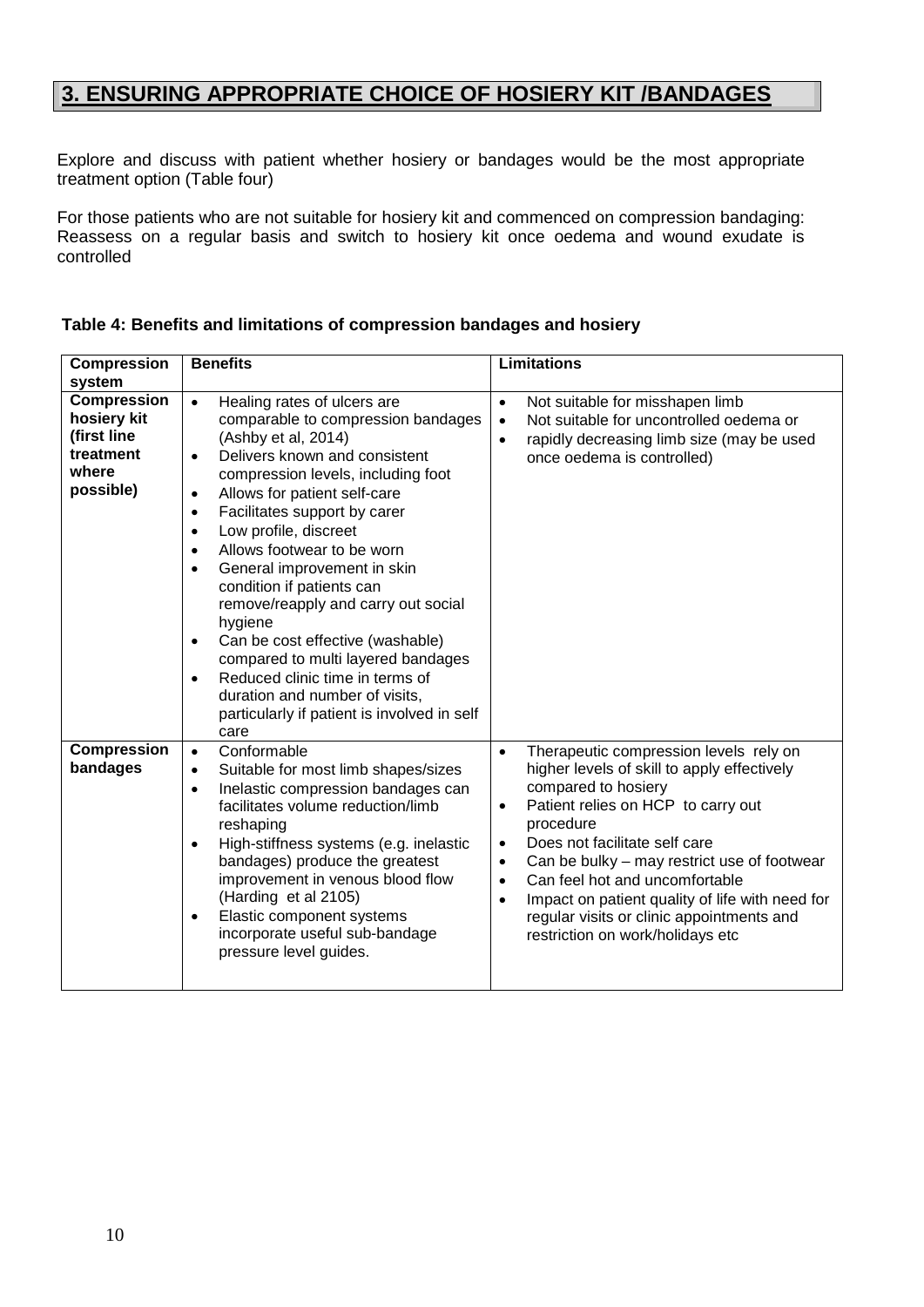## **4. GENERAL HOSIERY CONSIDERATIONS**

The following considerations are intended to complement the NHSGGC Guide to Venous Leg Ulcer Prevention.pdf available in the vascular and leg ulcer services webpage. [HERE](http://www.staffnet.ggc.scot.nhs.uk/Partnerships/Greater%20Glasgow%20and%20Clyde%20Services/Vascular-and-Leg-Ulcer-Services/Pages/VascularandLegUlcerServices.aspx)

- All HCPs should have knowledge of different types of hosiery available and the therapeutic benefit and anticipated risk of each.
- HCPs should be able to discuss with patients the rationale for choice of flat knit, circular or custom made hosiery to support person centred care and ensure recommended treatments are achieved and maintained
- Circular knit hosiery is preferred choice when there in absence of limb distortion and in presence of mild oedema
- Flat knit (RAL) may be suitable for patients with lower limb oedema and misshapen limbs. Some patients may find these easier to apply, if dexterity is a challenge, such as rheumatoid patients or those with poor flexibility.
- Ideal time to measure for hosiery is preferably early morning, or immediately after removal of compression bandages or after a period of limb elevation, when the limb is as free of oedema as possible, to ensure an exact fit of hosiery.
- Most options are available in both open and closed toe version (patient preference)
- Hosiery should last up to 6 months or before if damage or wear is evident (two packs one to wear, one to wash which should account for maximum of 4 pairs a year)
- British Standard Class 1 Hosiery (provided 14-17mmHg) can be bought over the counter; however patients should not be commenced in any hosiery with higher compression capabilities without full holistic assessment including ABPI

**NB.** The majority of patients will be suitable for formulary stock size hosiery.

ActiLymph<sup>®</sup> is available on formulary for misshapen limbs, with skin folds, or severe oedema/lymphoedema. If following measurement of limb, available size is not suitable, custom made to measure may be considered.

### **5. GENERAL COMPRESSION BANDAGE CONSIDERATIONS**

If hosiery is not indicated and compression bandages are considered most appropriate; general factors relating to bandaging should be taken into account to help inform best practice for choice and application.

- HCPs should be able to discuss with patients the rationale for choice of bandages and when it may or may not be suitable to use hosiery
- Ensure competency in the application of compression bandages to sustain therapeutic levels of compression and prevent bandage trauma by following manufacturer's instructions
- Instruct patient and carer to be aware of any adverse effects, including causes of pain, slippage etc
- Mixed aetiology ulcers (e.g. diabetes, PVD, RA) may require specialist investigation and variances on above application technique will follow discussion with acute vascular or dermatology specialist on the most appropriate technique and bandage choice.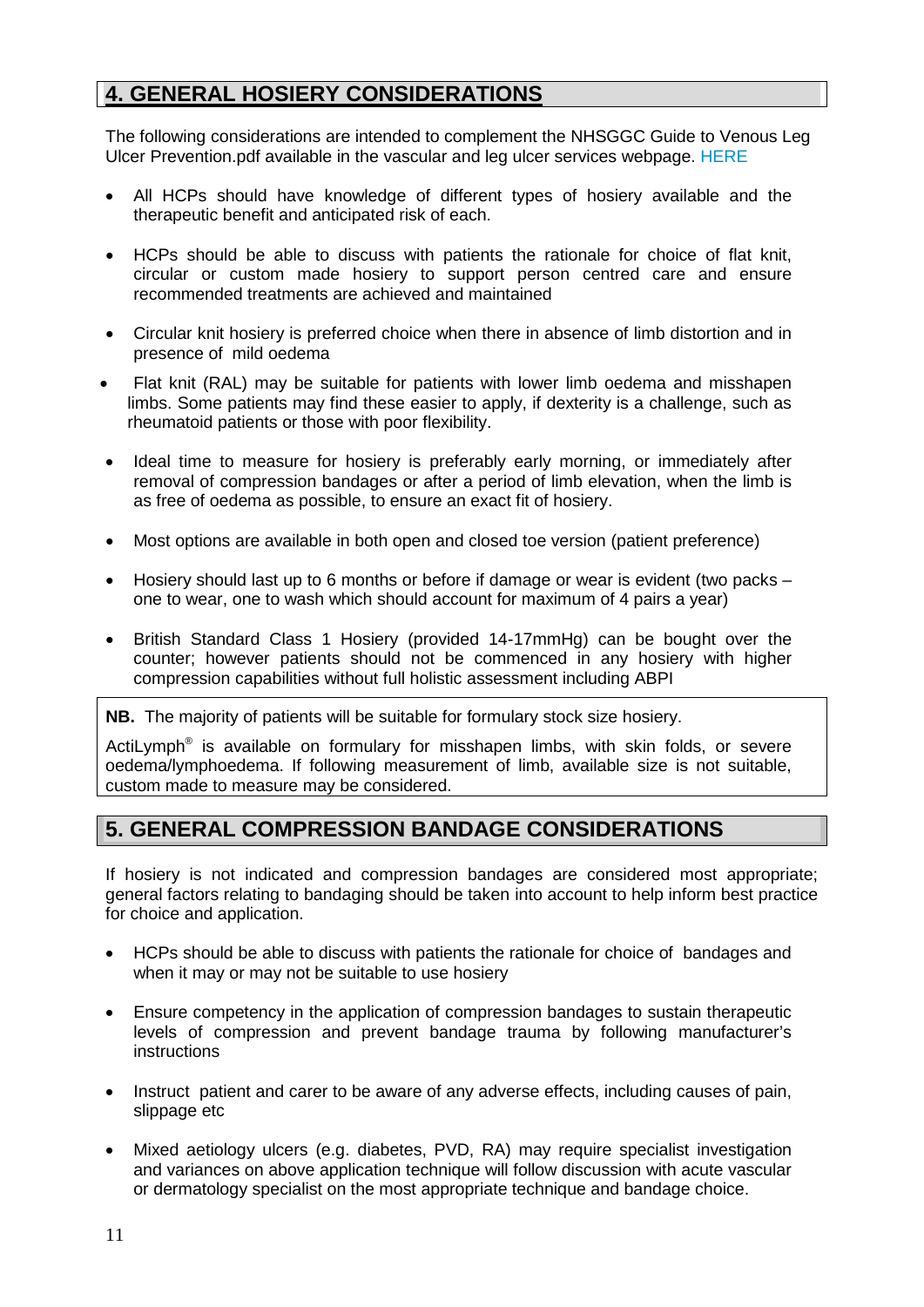## **6. MEDICATED BANDAGES (REFER TO SUMMARY TABLE)**

- Zinc paste bandages have been used with compression bandages for the treatment of CVI for patients with lichenification and ezcema
- They provide a physical barrier to stop damage from scratching and help to break the "itch- scratch" cycle in these conditions.
- Paste bandages are associated with hypersensitivity reactions and should be used with caution
- Topical steroids action is intensified if used with paste bandages and doses should be altered accordingly
- There is a special method of application using a 'pleat' technique, rather than a spiral. This stops the bandage from tightening and constricting the limb is it starts to dry and allows greater freedom of movement.
- Inform patients that they should contact their HCP if bandage becomes tight.
- To ensure patient safety refer to manufacturer's instructions prior to use.

## **7. ALLERGENS AND USE OF COMPRESSION BANDAGES**

- "The incidence of contact allergy increases with the duration of ulceration". Principal sensitisers include ingredients of topical applications, dressings and bandages. Examples include: lanolin, antibiotics, antiseptics, preservatives, emulsifiers, resins and latex. However, the majority of latex allergy incidence is associated with inhalation rather than contact.
- The guideline has taken into account such factors and where possible, minimised the risk to patients and staff in product selection and making clear identification of those containing latex.
- To minimise risk those compression bandages containing latex, have latex embedded into core of product and therefore are not in direct contact with skin; with majority of products latex free, providing alternatives for those at risk..

For further information refer to NHSGGC "Safe Use of Latex" Policy:

*[http://www.staffnet.ggc.scot.nhs.uk/Info%20Centre/Health%20and%20Safety/Corporate%20Health%20](http://www.staffnet.ggc.scot.nhs.uk/Info%20Centre/Health%20and%20Safety/Corporate%20Health%20and%20Safety/Documents/Policies/Latex%20Policy.pdf) [and%20Safety/Documents/Policies/Latex%20Policy.pdf](http://www.staffnet.ggc.scot.nhs.uk/Info%20Centre/Health%20and%20Safety/Corporate%20Health%20and%20Safety/Documents/Policies/Latex%20Policy.pdf)*

**PATIENT: If an allergy is suspected/known:** confirm diagnosis (patch test or referral to dermatology)

- treat contact dermatitis appropriately
- do not use bandages with latex (or known sensitiser)
- use bandages with high cotton content, or that have double covered yarns to limit skin contact with elastic components
- use of a cotton tubular under layer (which must be wrinkle free on application)

(Ref: edited from International consensus: Best Practice for the management of lymphoedema 2006. *[http://www.woundinternational.com/pdf/contnet\\_175.pdf\)](http://www.woundinternational.com/pdf/contnet_175.pdf)*